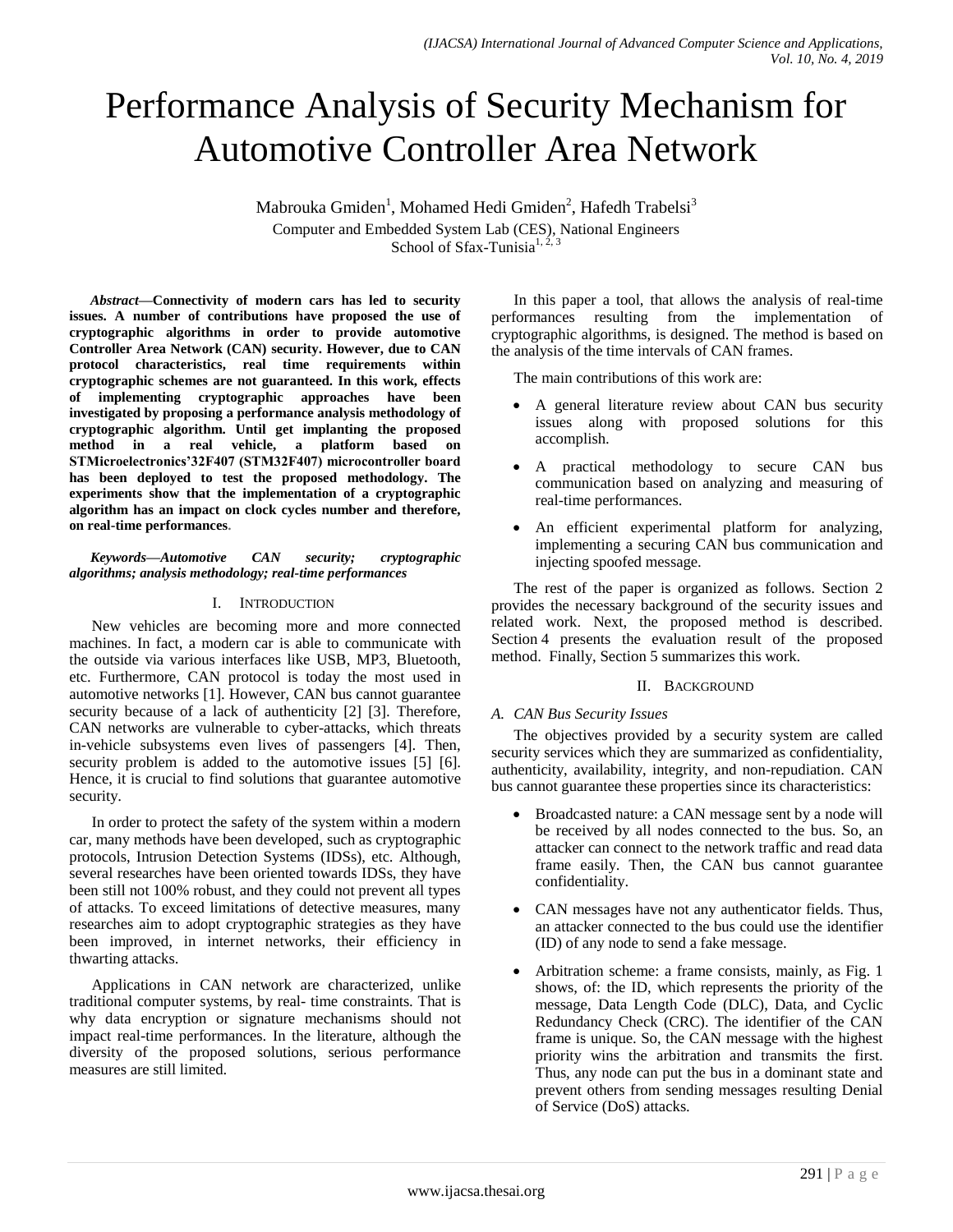- CAN protocol uses CRC to verify whether a message has been modified. However, this latter cannot prevent an attacker from modifying a legitimate message. In fact, she could make a correct CRC for a forged message.
- Possibility of repudiation: in CAN protocol, it is impossible for a legitimate ECU to prove that it has sent or received a given message.
- CAN message contain between 1 and 8 bytes. So, the security protocol cannot transmit any extra authenticated data inside the classic data field (Fig. 1).
- In automotive networks, the primary focus is on realtime capabilities, which are needed to respond within a given short time. So, predictability and reliability are the dominating factors.

## *B. Requirements of CAN Bus Security Solutions*

Since Electronic Control Units (ECUs) are very limited in computing power and memory space, heavy cryptographic functions are difficult to be performed by these calculators. So, proposed solutions should be as lightweight as possible. Moreover, almost CAN networks applications are hard-real time. Therefore, embedded real time performances should not be impacted by the implementation of security mechanisms.

In addition, the proposed mechanism should provide retrocompatibility, i.e. be compatible with used technologies and interoperability, i.e. external communications should not be prevented by the security system. Furthermore, a CAN data frames are easy to be eavesdropping by an attacker. Thus, a method of encryption should be employed in order to provide confidentiality. On otherwise, a Hash-based Message Authentication Code (HMAC) must be generated and transmitted along with CAN messages to guarantee authentication of transmitted data,

### *C. Related Work*

As a countermeasure against various types of vehicle cyber-attacks, there have been two main groups of security solutions: Intrusion Detection Systems and cryptographic mechanisms

*1) Intrusion detection:* To defend attacks against in-vehicle networks, many solutions based on IDS Systems have been proposed.

Studnia et al. proposed an intrusion detection approach for embedded automotive network [7]. The presented solution based on the definition of a formal language. This proposal is dedicated to generate a set of signature for attacks that aim to detect. In [8], authors presented a novel intrusion detection algorithm which aims to identify malicious CAN messages injected by attackers. By against, an intrusion detection algorithm, which is based on the analysis of time intervals of messages, was proposed [9]. The algorithm did not require any hardware modification, but it could not detect irregular message in coming.



Fig. 1. CAN Format Frame.

*2) Message authentication:* Although, several researches have been oriented towards IDS system, significant increase of cryptographic schemes have been shown during last years.

Woo et al. in [10] proposed the use of HMAC and Advanced Encryption Standard-128 (AES-128) for encryption. The proposed protocol used 16 bits, in the extended ID field, and the 16-bit CRC field for transmission of 32 bits code. The implementation of the protocol kept the bus load under 50%; hence it provided acceptable overhead. Nurnberger et al. introduced VatiCAN which enabled sender and receiver ECUs to exchange authenticated data using the Keccak algorithm [11]. By contrast to other authentication mechanisms, VatiCAN used individual keys per ECU. So, each calculator should store the key of each ECU exchanges authenticated messages with. In their protocol [12], Bulck et al inspired the idea of VulCAN from the two protocols VatiCAN and Leia. In VulCAN, each authenticated CAN identifier should be associated with a symmetric 128- bit cryptographic key. As in VatiCAN, VulCAN allowed multiple IDs to distribute the same key. While valid ECUs use the key to compute a 64- bit MAC, the value of counter (which prevents re- play attack) increases. Like VatiCAN, authors addressed nonce initialization challenge by the use of short-term session keys and (re-)synchronized counters by a global Nonce Generator (NG).

In [13] a method based on adapting traditional encryption schemes was presented. The proposed system required that the hardware modules installed on each ECU, which made the implementation more difficult. The proposed method differentiated itself from other competitive tools; by not only supporting cryptography mechanism; but also allowing the measure of real-time parameters. Also, in [14], authors used the same platform to implement an IDS. The main contribution in this paper is the design of a platform which allowed the implementation of an IDS. So, the same tool is deployed in this paper to measure real-time performances resulting from the implementation of cryptographic mechanisms. The method is based on the analysis of the time intervals of the CAN message.

### III. EVALUATION OF CRYPTOGRAPHIC ALGORITHMS

The system proposed in this paper, aims at analyze the security requirements on CAN bus network after implementing a cryptographic mechanism. This section is devoted to the detailed presentation of the proposed system: subsection A introduces the system model, subsection B gives phases of methodology process and subsection C provides algorithms process.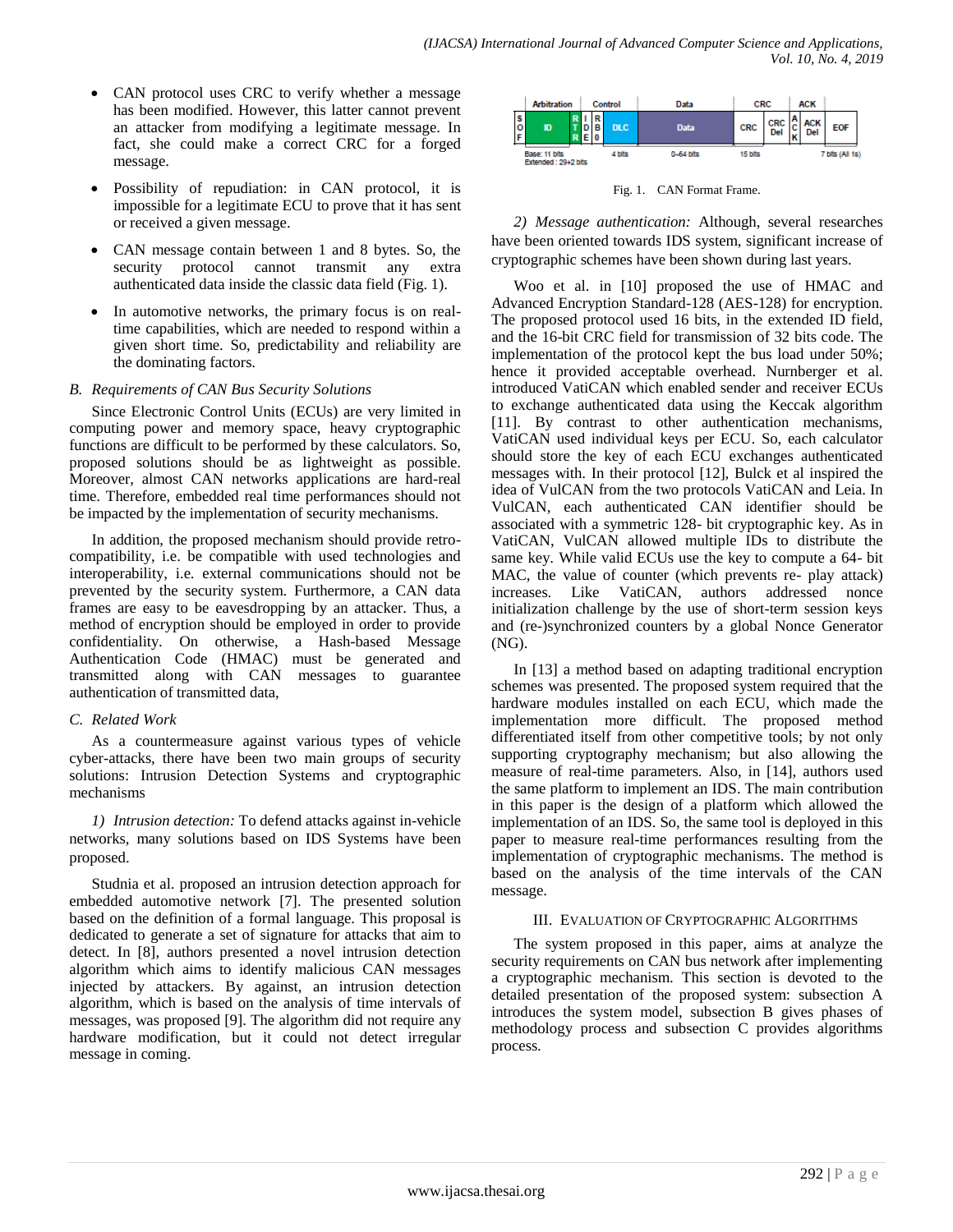## *A. System Model*

In this section, the system model, which is adopted for implementing the proposed method, is introduced. As shown in Fig. 2, the system model is composed of 2 CAN nodes connected to a CAN bus to form a network.

Assume that Node 1 sends messages to Node 2 with ID  $=0x1$  every 2ms. Likewise, Node 2 send messages to Node 1 with  $ID = 0x2$  every 5ms.

#### *B. Fundamental Idea*

The Main problem, on the communication side, is the overhead caused by the additional data in combination with possible additional latency. Both are especially challenging when dealing with short signals requiring real time operation and low latencies. The goal of this work is to develop a system which can be deployed for implanting a cryptographic mechanism along with analyzing real-time performances and injecting spoofed message. Therefore, a platform based on STM32F4 board, is deployed. The proposed method enables to determine effects of implementing security mechanism on CAN bus performances.

The fundamental idea is to apply a cryptographic mechanism on a given message in Node 1 and send it to Node 2. After the transmission of a message frame, performances of the related algorithm is measured according to a method will be detailed later.

#### *C. Phases of Methodology Process*

Since the proposed approach is designed to be implemented in the standard version of CAN protocol, the transmission process of CAN messages will be different from the classic one. The whole transmission process is summarized in Fig. 2.

When the sender node receives a request from the receiver, it encrypts data; divides it into segments. Then, it sends segments via CAN bus. To guarantee confidentiality and integrity of automotive data network, the encryption of messages is required. The CAN message encryption phase is insured by encryption mechanisms and MAC methods.

*1) Fragmentation technique:* As the maximum payload length of CAN data field is only 8 bytes, the available space, for appending a Message Authentication Code (MAC), is very limited. Rather than appending a MAC in one CAN frame's data field, dividing data into segments is suggested; and, then, each segment is transmitted.

*2) CAN message transmission phase:* The transmission of CAN frame is carried out from the sender to the receiver according to CAN protocol and via CAN bus.

*3) CAN message reconstitution phase:* Arrival messages need to be reconstituted for obtaining the complete message.

*4) CAN message decryption phase:* The resulted message is decrypted to obtain the original message.

*5) Calculating clock cycle:* The last step of the methodology is to calculate the clock cycle needed to perform a CAN data transmission.

#### IV. TEST AND EVALUATION

Testing the proposed method on a real car, with the same requirements and conditions, is very difficult. For that, the authors tried to establish a platform which can resemble same conditions of automotive network. Subsection A details different components of the system and results of experimental tests are assessed in subsection B.

#### *A. System Implementation*

*1) Experimental setup:* In order to design the model system, several solutions are possible (PIC microcontroller, ARDUINO board, Raspberry PI board...). In this paper, STM32F407 microcontroller board, with a 32 bit ARM Cortex-M4 core clocked at 16 MHz and an adaptive real-time accelerator is used<sup>1</sup>. The high-speed CAN transceiver MCP 2551 is used as a transceiver. In this work, the two nodes connected with an oscillator clock of 16MHz. Node 1 ,which is connected to the PC, is dedicated to send messages to Node 2 across the CAN bus. The setup is shown in Fig. 3.

*2) Implementation:* For the implementation of algorithms, Keil Microcontroller Development Kit (MDK) 5 is adopted as an integrated development environment (IDE) to program STM32 in C language.



Fig. 2. Overall Process of Analyzing Methodology for a Secure CAN Bus Communication.

 $\overline{a}$ 

<sup>1</sup> STM32F407VG, http://www.st.com/en/microcontrollers/stm32f407 vg.html, 2017.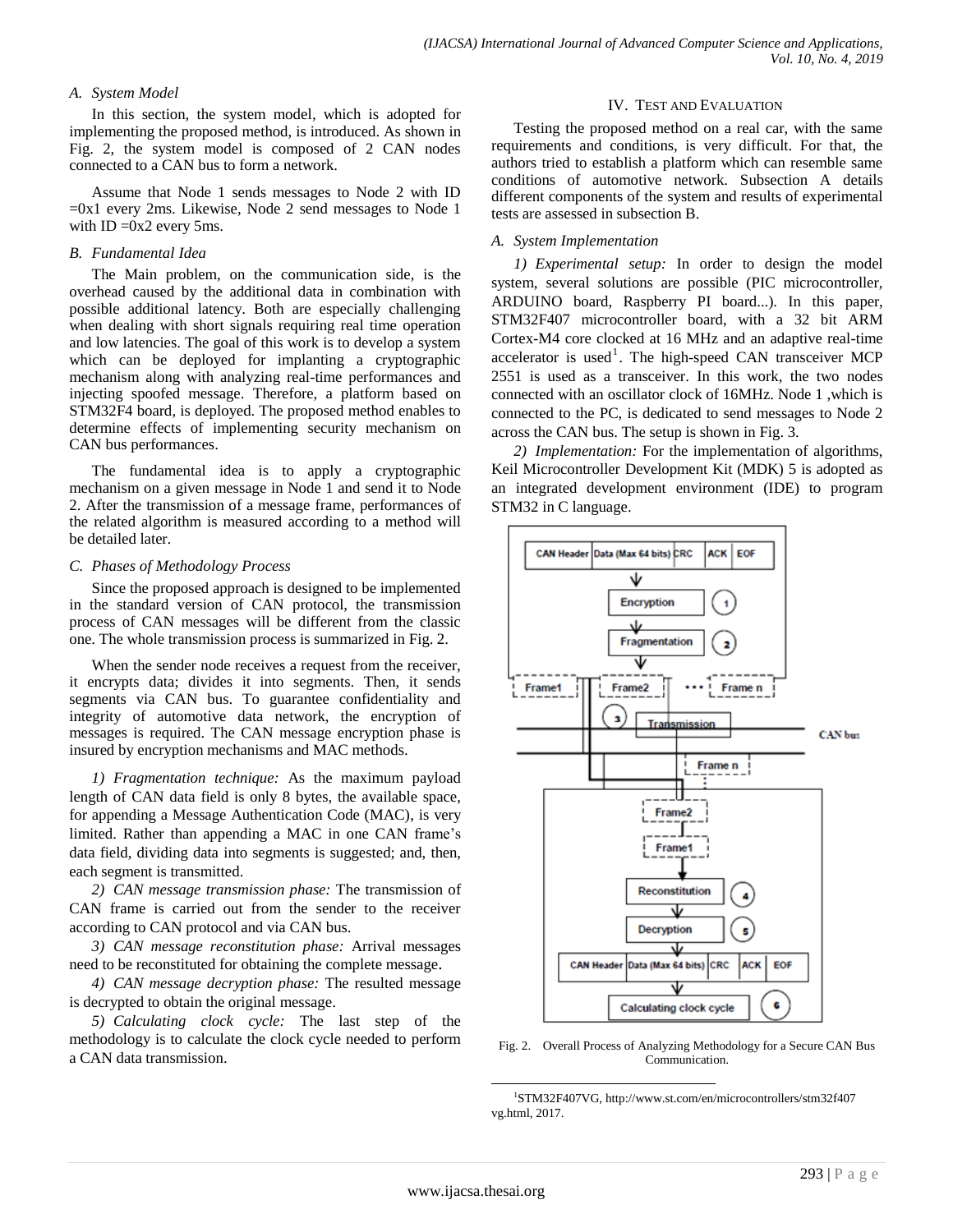

Fig. 3. Test Environment.

On otherwise, STM32CUBEMX is used to configure the STM32 board.

To integrate security into the CAN bus network, authors included the STM32 cryptographic library package (X- CUBE CRYPTOLIB) in particular AES in CMAC mode (AES\_CMAC) and HMAC\_SHA (Hash-based Message Authentication Code (HMAC) à l' aide de SHA).

Start Initialize data Encrypt data using AES\_CMAC\_Encrypt No The enrcyption was operated successfully Yes Divide the encrypted payload Send messages End Algorithm 1

*3) Algorithms:* In order to design a secure CAN network, an encryption algorithm block or a hash function is added to CAN network. This algorithm enables to encrypt data sent by the sender and to decrypt data received by the receiver.

The following section focuses on AES\_128\_CMAC, AES \_256\_CMAC, HMAC\_SHA196 and HMAC\_SHA256 algorithms. Due to the complexity in automotive architecture, the implementation of these algorithms, as codes which can be implemented in CAN nodes, is a challenge. For the implementation of this approach, the same platform as well as the same configuration steps as those indicated in [14].

*a) AES\_128\_CMAC:* AES\_128\_CMAC has a key with 128 bits and gives a message with 128 bits in output. Since the CAN data message can contain 108 bits in totally, authors chose to append MAC in the data field and truncate it to two segments.

Assuming that node 1 require sending data D0, of 64 bits, to node 2 via a secure CAN bus. In first example, AES 128 CMAC algorithm is applied. The transmission process of the encrypted message is summarized in Fig. 4.



Fig. 4. Transmission Process of a Secure Data.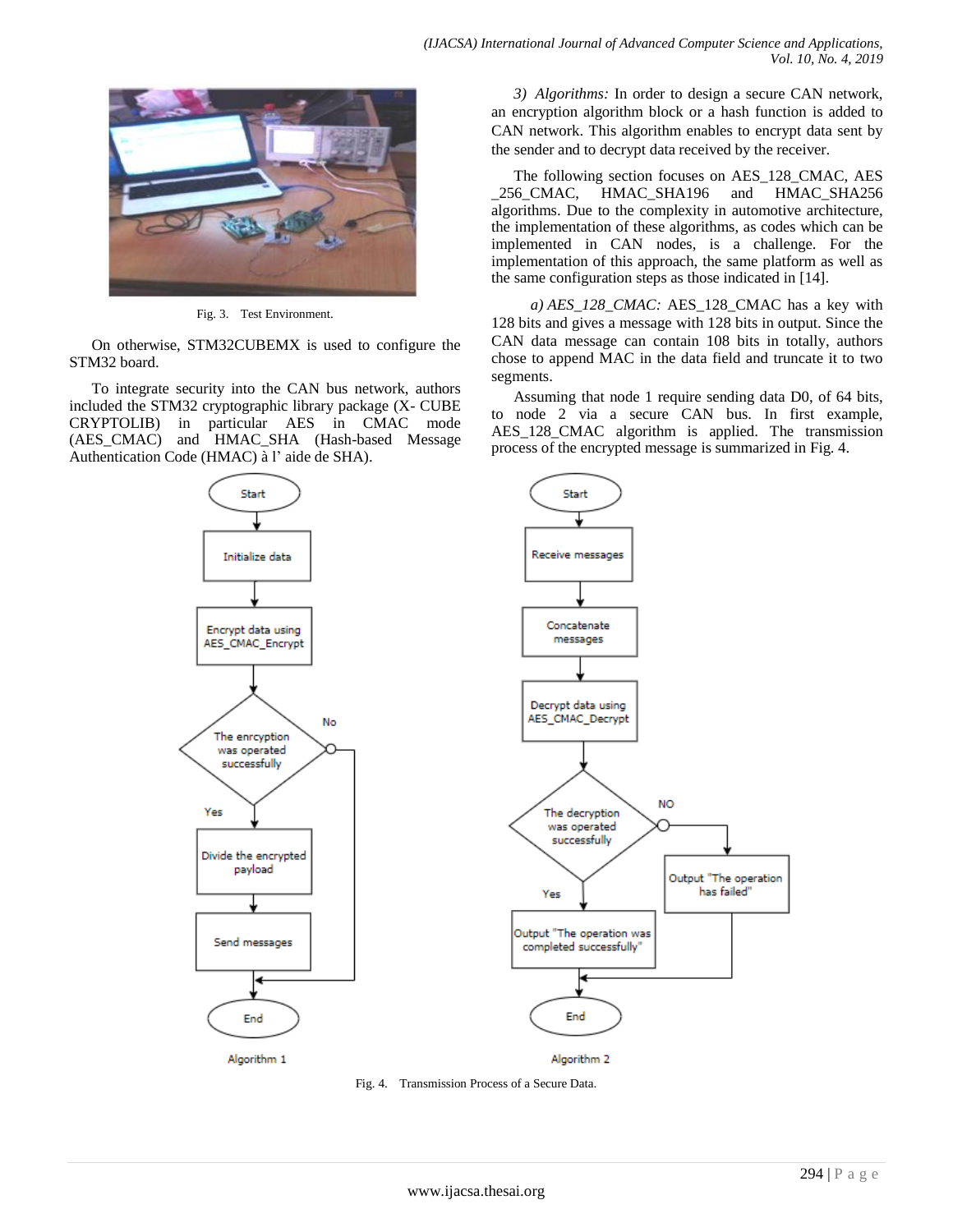The process of decrypt frames is summarized in Algorithm 1.

- Step 1: Start.
- Step 2: Initialization.
- Step 3: Encrypt data using AES CMAC Encrypt.
- Step 4: Check encryption operation by comparing the encrypted payload by the expected text.
- Step 5: Encryption is failed? Pass to Step7.
- Step 6: Divide the encrypted payload in two segments.
- Step 7: Send the two messages to node 2.
- Step 8: End process.

When node 2 receives messages, it decrypted them as shown in Algorithm 2.

- Step 1: Start
- Step 2: Receive messages.
- Step 3: Concatenate the two messages.
- Step 4: Decrypt data using AES\_CMAC\_Decrypt
- Step 5: Check decryption operation by comparing the obtained text by the expected text.
- Step 6: Decryption is failed? Pass to Step 7 then Step 9. Else pass to Step 8.

Start Initialize data Hashing data using HMAC\_SHA256 No The hashing was operated successfully Yes Divide the encrypted payload Send messages ∢ End Algorithm 3

Step 7: Output "The operation was completed successfully". Step 8: Output "The operation has failed".

Step 9: End process.

*b) Algorithm of HMAC\_SHA256:* As a second example, we applied to the D0 a HMAC SHA256 block. HMAC\_SHA256 gives a message with 256 bits in output. In this case, MAC was appended in the data field then truncated to four segments.

The transmission of a secure message using HMAC\_SHA256 is summarized in Fig. 5.

Algorithm 3 shows the authentication of the data.

- Step 1: Start.
- Step 2: Initialization.
- Step 3: Hashing data using HMAC\_SHA256.
- Step 4: Hashing is failed? Pass to Step7.
- Step 5: Divide the hashed payload in four segments.
- Step 6: Send the four messages to node 2.
- Step 7: End process.



Fig. 5. Transmission Process of an Authantecated Data.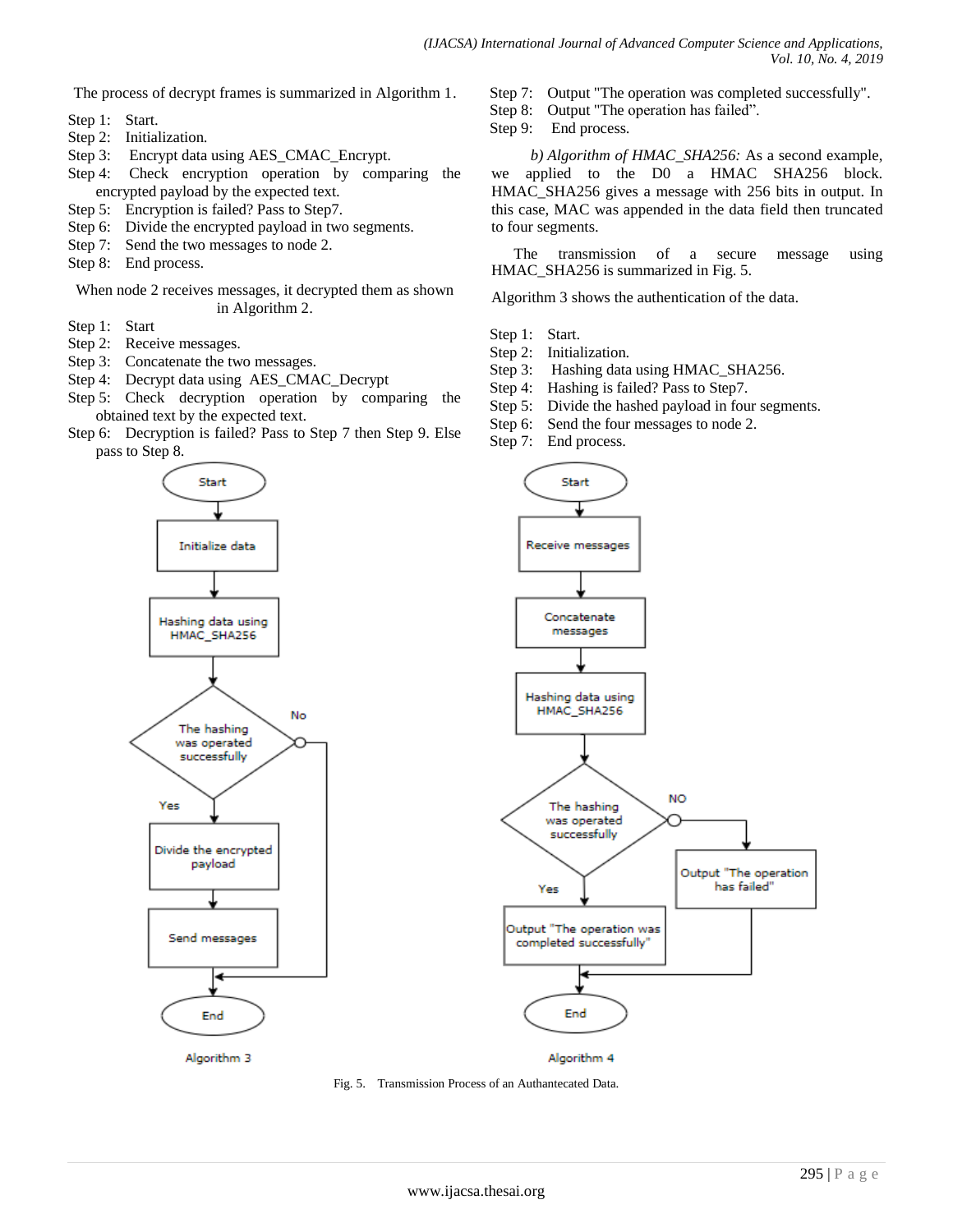Algorithm 4 shows the verification of authentication using HMAC\_SHA256.

- Step 1: Start
- Step 2: Receive messages.
- Step 3: Concatenate the four messages.
- Step 4: Operate HMAC\_SHA256
- Step 5: Check hashing function by comparing the obtained text by the expected text.
- Step 6: Hashing is failed? Pass to Step7 then Step 9. Else pass to Step 8.
- Step 7: Output "Operation success".
- Step 8: Output "Operation fails".

End process.

*4) Clock cycle calculation:* The tests were executed on STMF4 which their CPU is running at 168MHz.

To determine the impact of using a cryptographic algorithm in CAN bus communication, the number of clock cycles should be calculated. At first, the number of cycles needed to perform each process is defined as follows:

*CyclesCAN = Init key cycle + Init message cycle +*

Process block of data cycle \* number of blocks (1)

So, the number of cycles required to transmit a CAN message encrypted by AES\_128\_ CMAC is calculated as follows:

 $Cycles<sub>CAN</sub>$ = Init key cycle + Init message cycle

+ Process block of data cycle \* number of blocks (2)

+2\*(min of CAN data transmission cycle)

The number of cycles required to transmit a CAN message encrypted by HMAC\_SHA256 is calculated as follows:

Cycles<sub>CAN</sub> = Cycle de 
$$
Init\_{key} + Cycle
$$
 de  $Init\_{message}$   
+cycle de block de données \*(nombres de block) (3)

+4\*(min de cycle de transmission de donnée CAN)

### V. EVALUATION

The size of the code requested by each proposed algorithm is presented in Table 1.

### *A. Comparison between AES-CMAC*

Table 2 shows the number of clock cycles requested by AES\_CMAC.

Referring to Fig. 6, the performances of AES \_CMACs don't much differ when the key size differs. It is because of the change of cycle numbers taken by each algorithm.

TABLE I. CODE SIZE OF EACH ALGORITHM TO PROCESS A BLOCK OF DATA

| <b>Algorithm Mode</b>    | Code Size (Byte) | <b>Constant Data Size</b><br>(Byte) |  |
|--------------------------|------------------|-------------------------------------|--|
| AES (128, 192, 256) CMAC | 5 7 9 6          | 6 0 4 0                             |  |
| <b>HMAC SHA256,128</b>   | 3485             | 6040                                |  |

| TABLE II. | PERFORMANCE OF AES-CMAC ALGORITHMS |
|-----------|------------------------------------|
|           |                                    |

| <b>Algorithm Mode</b> | Operation  | Init<br>kev | Init<br>message | Data block<br>processing |
|-----------------------|------------|-------------|-----------------|--------------------------|
| AES 128 CMAC          | Decryption | 636         | 639             | 1628                     |
|                       | Encryption | 618         | 525             | 1628                     |
| AES 192 CMAC          | Decryption | 632         | 719             | 1859                     |
|                       | Encryption | 616         | 608             | 1859                     |
| AES 256 CMAC          | Decryption | 840         | 758             | 2141                     |
|                       | Encryption | 816         | 649             | 2141                     |

The difference between the numbers of clock cycles, used by the three algorithms, is relatively little. However, AES\_256\_CMAC requires more clock cycles than AES\_128\_CMAC and AES\_192\_CMAC; hence it is the slowest one. On the other hand, AES\_128\_CMAC is the least secure since it has the shortest key. However, this latter is considered faster than the others. It takes the least number of clock cycles; hence it has better performance than AES\_192\_CMAC and AES\_256\_CMAC.

Therefore, the variation of key size affects the number of clock cycles and subsequently the performances of algorithm. On the one hand, the key of AES\_256\_CMAC is longer than the key of AES\_128\_CMAC. Thus, AES\_256 is more secure. But the AES 256 is slower than AES 128.

#### *B. Comparison between HMAC\_SHA*

Table 3 shows the number of clock cycles requested by HMAC\_SHA.

Referring to Fig. 7, the performances of HMAC\_SHA don't much differ when the key size differs. It is because of the change of cycle numbers taken by each algorithm. The difference between the numbers of clock cycles, used by the three algorithms, is relatively little. However, HMAC\_SHA256 requires more clock cycles than HMAC\_SHA224; hence it is the slowest one. On the other hand, HMAC\_SHA224 is the least secure since it has the shortest key. However, this latter is considered faster than HMAC\_SHA256; hence it has better performances. Therefore, the variation of key size affects the number of clock cycles and subsequently the performances of algorithm.



Fig. 6. Comparison between AES\_CMAC.